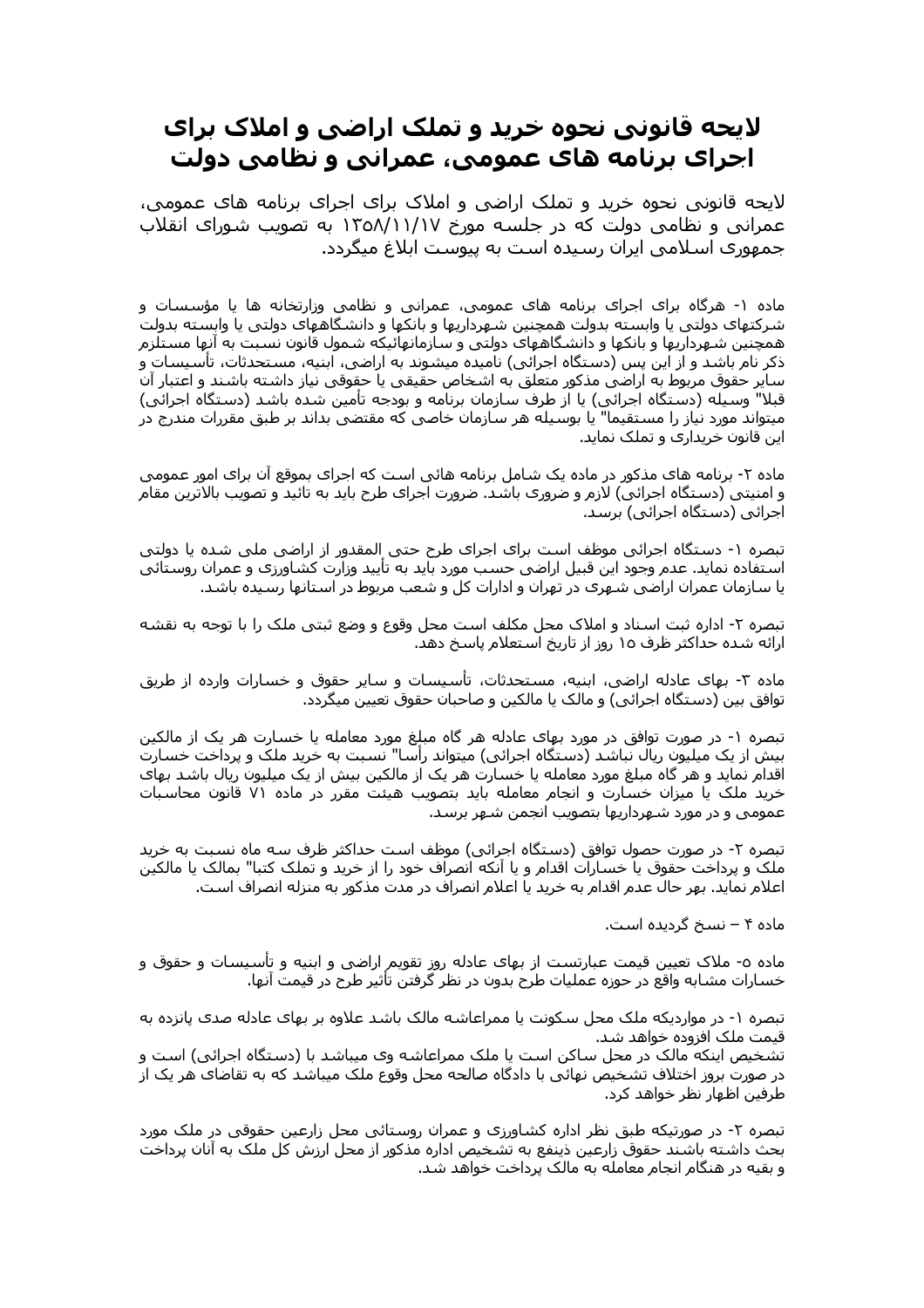چنانچه در ملک مورد معامله ساختمانهای روستائی فاقد سند مالکیت و نیز هر گونه اعیانی و یا حقوقی نظیر حق ریشه بهای شخم بذر کود و سایر زحماتیکه زارع برای آماده کردن زمین متحمل شده است وجود داشته باشد بهای اعیان و حقوق متعلق به انان برابر قراردادهای موجود بین زارع و مالک و یا طبق مقررات یا عرف محل از طریق توافق یا از سوک کارشناسان تعیین و از محل ارزش کل ملک به ایشان و بقیه به مالک پرداخت میگردد.

تبصره ۳- چنانچه ملک مورد معامله محل کسب و پیشه اشخاص باشد در صورتی به آن حق کسب و پیشه تعلق خواهد گرفت که حداقل یکسال قبل از اعلام تصمیم (دستگاه اجرائی) محل کسب و پیشه بوده باشد.

تبصره ٤- نسبت به املاک موقوفه ایکه طبق تشخیص سازمان اوقاف تبدیل به احسـن آنها قانونا" مجاز است بطريق مذكور در اين قانون اقدام و آنها را كه شرعا" مجاز نيست بطريق اجاره طويل المدت عمل خواهد شد در مورد املاک اخیر در صورت وجود اعیانی متعلق به اشخاص و یا حقوق مندرج در تبصره هاک ۲ و ۳ ماده ۵ این قانون حقوق فوق از سوک هیئت کارشناسـی مندرج در این قانون تعیین و از محل اعتبار طرح پرداخت و مال الاجاره ملک موقوفه با در نظر گرفتن پرداخت مزبور از سـوک هـیئت کارشـناسـی تعیین خواهد شد.

تبصره ٥- در کلیه موارد مندرج در این قانون هیئت کارشناسـی مکلف اسـت براسـاس مقررات و ضوابط مندرج در قانون کارشـناسـی مصوب سـال ۱۳۱۷ و سـایر مقررات مربوط حداکثر ظرف یکماه نظرات خود را دقیقا" اعلام نماید. دستمزد کارشناسان طبق آئین نامه دستمزد کارشناسان رسمی و اصلاحات بعدی آن و در صورت اختلاف طبق نظر دادگاه محل مشخص و از محل اعتبار مربوط به طرح قابل پرداخت میباشد. نصف هزینه کارشناسپی پرداخت شده که بعهده مالک میباشد در هنگام انجام معامله از ارزش ملک کسر میگردد.

ماده ٦- در مواردیکه (دستگاه اجرائی) مقتضی بداند و در صورت رضایت مالک عوض اراضی تملیک شده از اراضي مشابه ملي يا دولتي متعلق بخود تأمين و با حفظ ضوابط مندرج در قوانين و مقررات مربوط به مالکین واگذار مینماید. در این صورت نیز تعیین بهای عوض و معوض بعهده هیئت کارشناسـی مندرج در این قانون میباشد.

ماده ۷- (دستگاه اجرائی) مجاز است بجای پرداخت حق کسب و پیشه در صورت رضایت صاحب حق تعهد نمايد كه پس از انجام طرح محل كسببي در همان حدود به صاحب حق واگذار نمايد.

ماده ۸- تصرف اراضی ابنیه و تأسیسات و خلع ید مالک قبل از انجام معامله و پرداخت قیمت ملک یا حقوق مالک مجاز نمیباشد مگر آنکه در اثر موانعی از قبیل استنکاف مالک از انجام معامله اختلافات مالکیت مجهول بودن مالک رهن یا بازداشت ملک فوت مالک و غیره انجام معامله قطعی ممکن نگردد در این صورت بمنظور جلوگیری از وقفه یا تأخیر در اجرای طرح بشرح زیر اقدام میشود:

چنانچه مالک ظرف یکماه از تاریخ اعلام (دستگاه اجرائی ) به یکی از انحاء مقرر در تبصره ۲ ماده ٤ براک انجام معامله مراجعه نکند یا از انجام معامله بنحوک استنکاف نماید مراتب براک بار دوم اعلام و پس از انقضاء ۱۵ روز مهلت مجدد ارزش تقویمی ملک که طبق نظر هیئت کارشناسـی مندرج در ماده ٤ یا تبصره ۲ آن تعیین شده است به میزان و مساحت مورد تملک به صندوق ثبت محل تودیع و دادستان محل یا نماینده وک سـند انتقال را امضاء و ظرف یکماه به تخلیه و خلع ید اقدام خواهد نمود و بهاک ملک یا حقوق یا خسارات بمیزان مالکیتی که در مراجع ذیربط منظور میگردد از سوک اداره ثبت به ذیحق پرداخت و اسـناد قبلـي مالـک حسـب مورد اصلاح يا ابطال و مازاد سـپرده طبق مقررات مربوط به صندوق دولت مسترد ميشود. اداره ثبت محل موظف است براساس سند انتقال امضاء شده وسيله دادستان يا نماینده وک سند مالکیت جدیدک به میزان و مساحت اراضی ابنیه وتأسیسات مورد تملک بنام (دستگاه اجرائی) صادر و تسلیم نماید.

ماده ۹- در صورتیکه فوریت اجرای طرح با ذکر دلائل موجه به تشخیص وزیر دستگاه اجرائی ضرورت داشته باشد بنحویکه عدم تسریع در انجام طرح موجب ضرر و زیان جبران ناپذیرک گردد (دستگاه اجرائی) میتواند قبل از انجام معامله قطعی و با تنظیم صورت مجلس وضع موجود ملک با حضور مالک یا نماینده وک در غیاب او و نماینده دادستان و کارشناس رسمی نسبت به تصرف و اجرای طرح اقدام نمايد لكن (دستگاه اجرائي) مكلف است حداكثر تا سه ماه از تاريخ تصرف نسبت به پرداخت يا توديع قيمت عادله طبق مقررات اين قانون اقدام نمايد.

تبصره - مالک یا صاحب حق میتواند در صورت عدم پرداخت بها در مدت مذکور با مراجعه به دادگاه صالحه درخواست توقیف عملیات اجرائی را تا زمان پرداخت بها بنماید و محاکم صالحه به موضوع خارج از